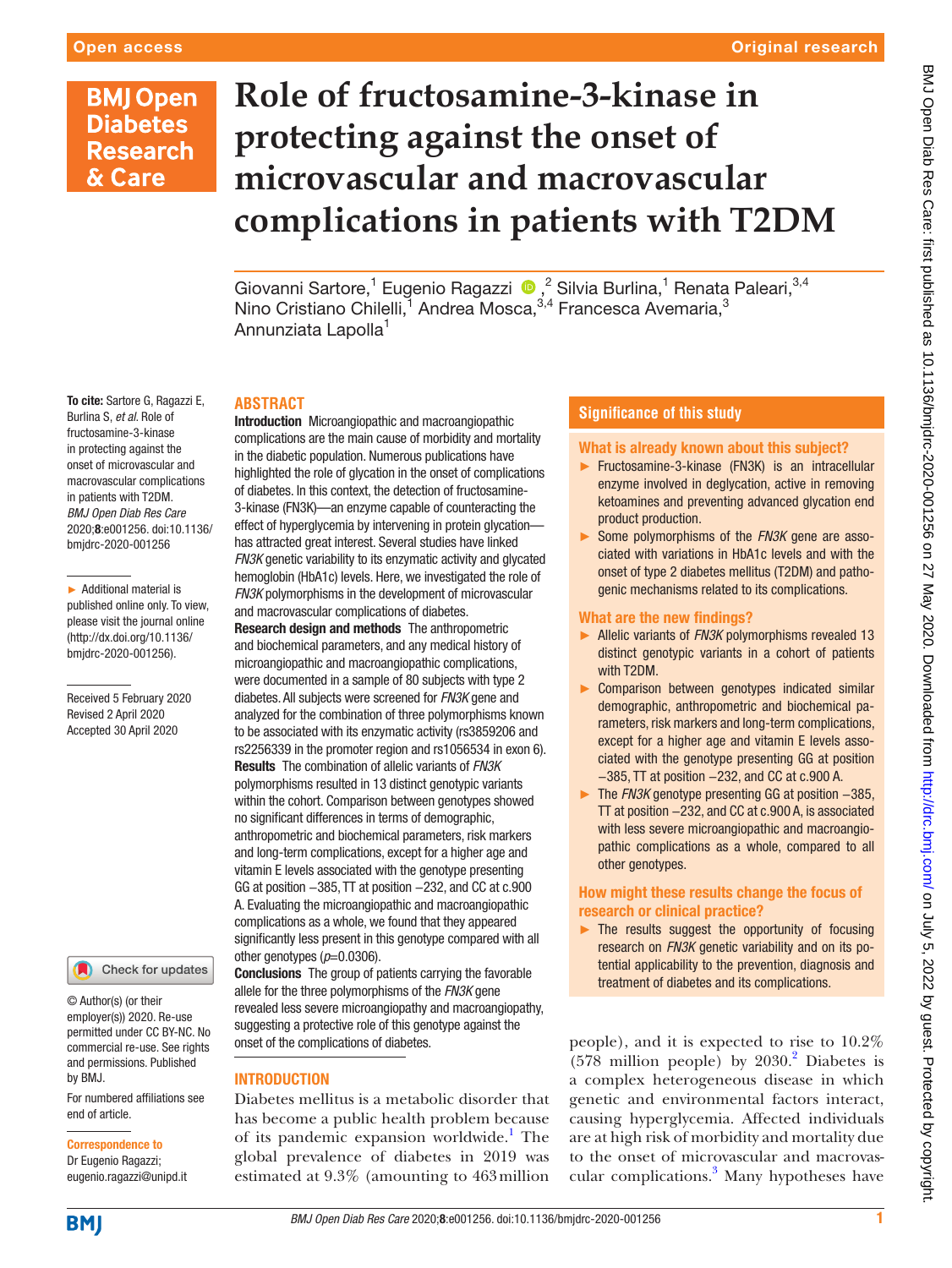been advanced to explain the link between high blood sugar levels and the development of related complications.[4–6](#page-6-3) Non-enzymatic protein glycation is etiologically linked to diabetic complications $6$  and has been proven relevant in the diagnosis and treatment of diabetes, and the monitoring of a treatment's efficacy using glycated proteins such as HbA1c<sup>[7](#page-6-5)</sup> or fructosamine.<sup>8</sup> Protein glycation is a common and spontaneous reaction dictated by blood glucose concentrations. It involves the binding of glucose or other reducing sugars to proteins, which leads to the formation of a broad and heterogeneous group of complex compounds called advanced glycation end prod-ucts (AGEs).<sup>[9](#page-6-7)</sup> While the generation of Schiff base and Amadori-rearranged ketoamine products is reversible in normal reaction kinetics, $10$  there is another pathway for removing ketoamines and preventing AGE production catalyzed by fructosamine-3-kinase (FN3K).<sup>11 12</sup> FN3K is an intracellular enzyme found expressed in tissues most prone to glycation, such as the heart, nerves and kidneys.<sup>13</sup> Definitive evidence of FN3K involvement in deglycation has come from animal models, in which FN3K-knockout mice showed an increased protein glycation.<sup>14</sup> In diabetic subjects, single-nucleotide polymorphisms were found to alter FN3K activity, affecting HbA1c levels, the onset of type 2 diabetes mellitus (T2DM), and pathogenic mechanisms related to its complications.<sup>13 15</sup> Hence, there is great interest in the identification of an enzyme, FN3K, as part of a protein repair system for opposing the consequences of hyperglycemia.

<span id="page-1-0"></span>

| Table 1 Anthropometric, clinical and biochemical<br>characteristics of the 80 patients with T2DM |                     |  |  |  |  |
|--------------------------------------------------------------------------------------------------|---------------------|--|--|--|--|
| Parameters (unit of measure)                                                                     |                     |  |  |  |  |
| Age (years)                                                                                      | $69 + 8$            |  |  |  |  |
| Gender, M/F                                                                                      | 41/39 (51%)         |  |  |  |  |
| Waist circumference (cm)                                                                         | $102.4 + 10.9$      |  |  |  |  |
| BMI ( $\text{kg/m}^2$ )                                                                          | $30.3 + 5.3$        |  |  |  |  |
| Diastolic blood pressure (mm Hg)                                                                 | $79 + 11$           |  |  |  |  |
| Systolic blood pressure (mm Hg)                                                                  | $139 + 14$          |  |  |  |  |
| HbA1c (mmol/mol)                                                                                 | $54.8 + 12.8$       |  |  |  |  |
| HbA1c (%)                                                                                        | $7.2 + 1.2$         |  |  |  |  |
| Total cholesterol (mg/dL)                                                                        | $159 + 47$          |  |  |  |  |
| HDL cholesterol (mg/dL)                                                                          | $46 + 6$            |  |  |  |  |
| Triglycerides (mg/dL)                                                                            | $147 + 106$         |  |  |  |  |
| Microalbuminuria, yes/no                                                                         | 24/56 (30%/70%)     |  |  |  |  |
| Retinopathy, yes/no                                                                              | 22/58 (27.5%/72.5%) |  |  |  |  |
| Cerebral macroangiopathy, yes/no                                                                 | 50/30 (62.5%/37.5%) |  |  |  |  |
| Peripheral artery disease, yes/no                                                                | 11/69 (13.8%/86.2%) |  |  |  |  |
| 4/76 (5%/95%)<br>Coronary heart disease, yes/no                                                  |                     |  |  |  |  |

Continuous variables are expressed as mean±SD. For frequency data, absolute values are given, with percentages in parentheses. BMI, body mass index; F, female; HDL, high-density lipoprotein; M, male; T2DM, type 2 diabetes mellitus.

In this study, we investigated the relationship between polymorphisms of the *FN3K* gene involved in the deglycation system (*FN3K* rs3859206, rs2256339 and rs1056534), and the onset of microvascular and macrovascular complications in individuals with T2DM.

### Research design and methods **Patients**

Eighty consecutive patients with T2DM attending the outpatient Diabetes Center of the Department of Medicine at the University of Padova (Italy) were recruited. The mean age was 69±8 years (range 48–85 years, median 69 years), and the mean duration of diabetes was 14.6±4.3 years (range 8–20 years, median 15.5 years). T2DM was diagnosed in accordance with the WHO criteria,<sup>1617</sup> which require fasting plasma glucose higher than 126mg/dL. The sample's mean HbA1c levels were above the reference threshold  $(4\% - 6\%$  in healthy people)<sup>18</sup> and were associated with the presence of complications of diabetes. As inclusion criteria, we considered a stable glycemic control demonstrated by two HbA1c measurements in the 6 months prior to enrollment, with a variation not exceeding 1%. Our exclusion criteria concerned all conditions that might cause changes in glycemia, such as disorders requiring steroid therapies or pregnancy, and any other conditions potentially affecting HbA1c concentrations (anemia, high erythrocyte turnover, bleeding, transfusions, hemoglobinopathies, liver and kidney diseases, and infections). The subjects included in the study were taking various treatments: 6 were on insulin therapy; 59 were on oral hypoglycemic therapy; and 15 were on both. During the clinical examination, the subjects' personal details (age and sex) and anthropometric data (BMI and waist circumference) were recorded, and their arterial blood pressure was measured. Peripheral venous blood samples were collected for biochemical and genetic analyses. For each subject, the following biochemical parameters were measured, using standard methods described elsewhere<sup>19</sup>: HbA1c, total cholesterol, high-density lipoprotein cholesterol, triglycerides, homocysteine, vitamin A and vitamin E.

Details of microangiopathic and macroangiopathic complications were obtained from the subjects' electronic medical records. Five parameters characterizing the microangiopathic and macroangiopathic complications typically associated with diabetes were examined: (1) microalbuminuria, calculated as the urine albumin:creatinine ratio (ACR), and classified as absent or present based on a cut-off of 30mg/g; (2) diabetic retinopathy, detected on examination of the fundus oculi and classified as absent or present; (3) cerebral macroangiopathy, investigated by echo color Doppler study of the supra-aortic vessels and classified as absent or present; (4) peripheral artery disease, detected by measuring the ankle/arm index (ABI index) and classified as absent or present based on a cut-off of 0.9; and (5) coronary heart disease, assessed on the basis of clinical documentation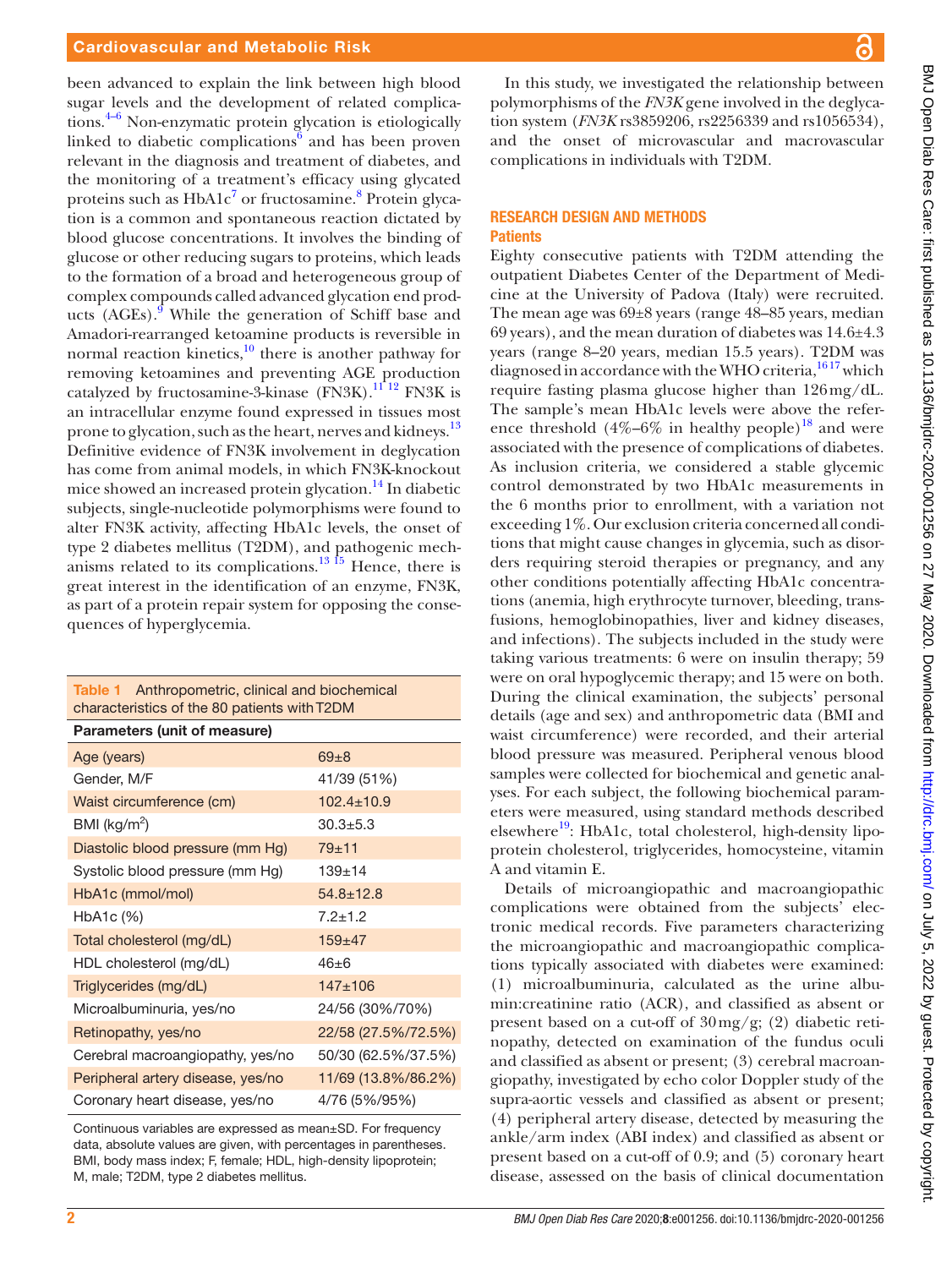<span id="page-2-0"></span>

| Table 2 Genotypes and allele frequencies of FN3K genetic variants identified in patients with T2DM |          |             |                             |            |              |
|----------------------------------------------------------------------------------------------------|----------|-------------|-----------------------------|------------|--------------|
| <b>Promoter region variants</b>                                                                    |          | T2DM (n=80) | <b>Exon/intron variants</b> |            | T2DM (n=80)  |
| c.-385 A>G (rs3859206)                                                                             | AA       | 0.31        | $c.2$ T>A                   | <b>TT</b>  | 0.99         |
|                                                                                                    | AG       | 0.54        |                             | AT         | 0.01         |
|                                                                                                    | GG       | 0.15        |                             | AA         | $\sqrt{2}$   |
|                                                                                                    | G-allele | 0.42        |                             | A-allele   | 0.01         |
| c.-232 A>T (rs 2256339)                                                                            | AA       | 0.27        | c.187 A>C (rs2253149)       | AA         | $\sqrt{2}$   |
|                                                                                                    | AT       | 0.58        |                             | AC         | $\sqrt{2}$   |
|                                                                                                    | TT       | 0.15        |                             | CC         | $\mathbf{1}$ |
|                                                                                                    | T-allele | 0.44        |                             | C-allele   | 0.01         |
| $c.-421 C > T$                                                                                     | CC       | 0.99        | <b>IVS2-27 A&gt;T</b>       | AA         | 0.99         |
|                                                                                                    | CT       | 0.01        |                             | AT         | 0.01         |
|                                                                                                    | TT       | $\sqrt{2}$  |                             | <b>TT</b>  | $\sqrt{2}$   |
|                                                                                                    | T-allele | 0.01        |                             | T-allele   | 0.01         |
| c.-429delATCGGAG                                                                                   | $+/+$    | 0.99        | IVS2 +26 A>G (rs2253132)    | AA         | $\mathbf{1}$ |
|                                                                                                    | $+$ /del | 0.01        |                             | AG         | $\sqrt{2}$   |
|                                                                                                    | del/del  | $\sqrt{2}$  |                             | GG         | $\sqrt{2}$   |
|                                                                                                    | del      | 0.01        |                             | A-allele   | 0.01         |
|                                                                                                    |          |             | IVS2 +31 A>T (rs2253131)    | AA         | $\sqrt{2}$   |
|                                                                                                    |          |             |                             | AT         | 0.19         |
|                                                                                                    |          |             |                             | <b>TT</b>  | 0.81         |
|                                                                                                    |          |             |                             | A-allele   | 0.09         |
|                                                                                                    |          |             | c.465 G>A                   | GG         | 0.99         |
|                                                                                                    |          |             |                             | $AG$       | 0.01         |
|                                                                                                    |          |             |                             | AA         | $\sqrt{2}$   |
|                                                                                                    |          |             |                             | A-allele   | 0.01         |
|                                                                                                    |          |             | IVS4-9delTTG (rs72318398)   | $+/+$      | 0.74         |
|                                                                                                    |          |             |                             | $+/del$    | 0.25         |
|                                                                                                    |          |             |                             | del/del    | 0.01         |
|                                                                                                    |          |             |                             | del        | 0.14         |
|                                                                                                    |          |             | c.900 C>G (rs1056534)       | CC         | 0.15         |
|                                                                                                    |          |             |                             | GC         | 0.48         |
|                                                                                                    |          |             |                             | GG         | 0.37         |
|                                                                                                    |          |             |                             | C-allele   | 0.39         |
|                                                                                                    |          |             | c.906 C>T (rs149413139)     | CC         | 0.98         |
|                                                                                                    |          |             |                             | CT         | 0.03         |
|                                                                                                    |          |             |                             | ${\sf TT}$ | $\sqrt{2}$   |
|                                                                                                    |          |             |                             | T-allele   | 0.01         |

Values for genotypes and rare alleles are frequencies.

rs ID:<http://www.ncbi.nlm.nih.gov/snp/>.

'+' symbol indicates the wild-type allele; 'del' denotes the allele characterized by the deletion.

FN3K, fructosamine-3-kinase; rs, RefSNP; T2DM, type 2 diabetes mellitus.

(clinical records, ECG, and echocardiograms) and classified as absent or present.

## Molecular analysis

Sample size estimation of this exploratory study was based on an empirical assessment due to lack of knowledge of the frequency or values of parameters investigated.

DNA was extracted from subjects' whole blood samples using the QIAamp DNABlood Mini Kit (QIAGEN, Hilden, Germany). The procedure consists of four steps and was automated using the QIAcube (QIAGEN), a tool capable of processing QIAGEN balusters that enables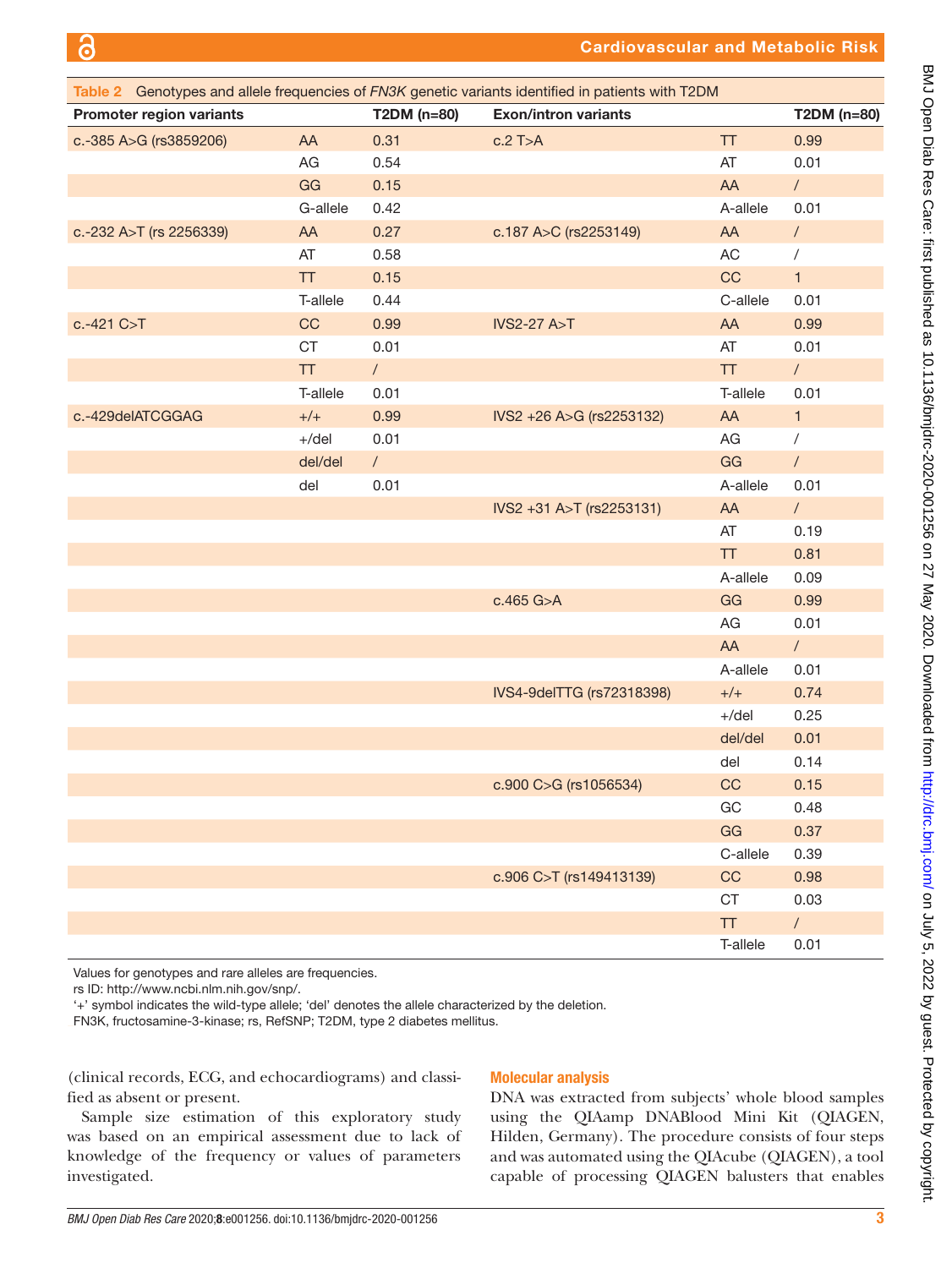<span id="page-3-0"></span>Table 3 Genotypes and their relative frequencies in the patients with T2DM investigated

| pationto with rebit mivootigatoo |                            |                          |                           |                             |  |
|----------------------------------|----------------------------|--------------------------|---------------------------|-----------------------------|--|
| Genotypes                        | $c.-385A>G$<br>(rs3859206) | c.-232A>T<br>(rs2256339) | c.900C > G<br>(rs1056534) | T <sub>2</sub> DM<br>(n=80) |  |
| A                                | GG                         | <b>TT</b>                | CC                        | 0.1000                      |  |
| B                                | GA                         | <b>TA</b>                | CG                        | 0.2875                      |  |
| C                                | AA                         | AA                       | GG                        | 0.1375                      |  |
| D                                | AA                         | <b>TA</b>                | CG                        | 0.0375                      |  |
| E                                | AA                         | <b>TA</b>                | GG                        | 0.1000                      |  |
| F                                | GG                         | <b>TA</b>                | CG                        | 0.0500                      |  |
| G                                | <b>GA</b>                  | AA                       | GG                        | 0.0750                      |  |
| H                                | GA                         | <b>TA</b>                | GG                        | 0.0500                      |  |
| $\mathsf{I}$                     | GA                         | <b>TA</b>                | CC                        | 0.0500                      |  |
| J                                | AA                         | AA                       | CG                        | 0.0250                      |  |
| K                                | AA                         | <b>TT</b>                | GG                        | 0.0125                      |  |
| L                                | GA                         | <b>TT</b>                | CG                        | 0.0375                      |  |
| M                                | GA                         | AA                       | CG                        | 0.0375                      |  |
|                                  |                            |                          |                           |                             |  |

Values for genotypes are frequencies. Frequencies ≥0.1 are in italics. rs ID: <http://www.ncbi.nlm.nih.gov/snp/>.

rs, RefSNP; T2DM, type 2 diabetes mellitus.

automated low-yield sample preparation. Each whole blood sample was thawed and 200µL was used for DNA extraction to obtain  $3-12\mu$ g of DNA, which was then amplified by PCR. Primers were designed to amplify the promoter region and the six exons, and corresponding  $\frac{1}{2}$  intron/exon boundaries of the *FN3K* gene<sup>20</sup> in order to avoid amplifying any pseudogene located on chromosome  $22.^{21}$  $22.^{21}$  $22.^{21}$  Protocols specifically developed at our laboratory were used to amplify the largest number of exons with the same protocol. Because of its length, exon 6 was divided into two parts and amplified with two different PCR reactions. [Online supplementary table 1](https://dx.doi.org/10.1136/bmjdrc-2020-001256) shows the length of the PCR products and some characteristics of the primers (sequence and melting temperature) used in each PCR amplification. The amplification protocol was completed using Biomek NXP (Beckman Coulter). The PCR products were then purified using the AMPure PCR Purification Kit (Agencourt Bioscience Corporation), automating the process with the Biomek 3000 (Beckman Coulter). Purified amplicons of the *FN3K* gene were then sequenced on both strands. The reaction plate with the sequencing mix was again automated using the Biomek 3000 (Beckman Coulter). Sequencing reaction products were purified using CleanSEQ Sequencing Reaction Clean-Up through the Biomek 3000 (Beckman Coulter). Finally, samples containing the sequencing reactions were loaded on a 48-capillary 3730 DNA Analyzer (Applied Biosystem), and the raw data were analyzed with the Sequencing Analysis software.

### Statistical analysis

Data were expressed as mean±SD. The statistical analysis was performed using JMP13 software for Windows (SAS Institute, Cary, NC, USA). Student's *t*-test for independent samples was used to compare the data relating to

the anthropometric and biohumoral parameters, as well as risk markers. The total complications were analyzed with the non-parametric Kruskal-Wallis test, followed by post hoc analysis. The  $\chi^2$  test was used to compare qualitative data. A  $p$  value of  $< 0.05$  was considered statistically significant.

The allelic frequencies for each polymorphism were calculated. The Heardy-Weinberg equilibrium (HWE) of the polymorphisms identified was estimated using the  $\chi^2$  test. The statistical analysis of our sample indicated that the HWE was respected for all the polymorphisms detected.

### **RESULTS**

[Table](#page-1-0) 1 shows the anthropometric, clinical and biochemical characteristics of the 80 subjects with T2DM enrolled in the present study, and the overall distribution of their microangiopathic and macroangiopathic complications.

All subjects were tested for the *FN3K* gene, considering all six exons with the corresponding intron–exon boundaries, and the promoter region. This screening identified 13 variants within the *FN3K* gene, 3 of which (c.2T>A, IVS2-27A>Gand c.465G>A) were never previously reported. In addition, one of our subjects with T2DM revealed two variants previously identified in a single patient with type 1 diabetes mellitus (c.-421C>T and c.-429delATCGGAG)<sup>[22](#page-6-17)</sup> (see [table](#page-2-0) 2).

Referring to the literature, we sought genotypes comprising polymorphisms most associated with a variation in the enzymatic activity of FN3K in erythrocytes $^{23}$  $^{23}$  $^{23}$ in combination with a variation in HbA1c values. $^{13}$  The polymorphisms concerned are rs3859206, rs2256339 (in the promoter region), and rs1056534 (in exon 6) [\(table](#page-2-0) 2). The thirteen genotypes identified, labeled A to M, are listed in [table](#page-3-0) 3. The genotypes GG at position −385, TT at position −232, and CC at c.900 have been associated with a better performance of the FN3K enzymatic activity.<sup>23</sup> The last one has been also associated with lower HbA1c levels.<sup>[13](#page-6-10)</sup>

Only four of the genotypes (A, B, C, and E) had a frequency ≥0.1, so the others were grouped together. The clinical data collected for the study (population, anthropometric and hematochemical parameters, markers of risk, and microangiopathic and macroangiopathic complications) were associated with the five resulting genotype groups (A, B, C, E and Others) ([table](#page-4-0) 4). The comparison between genotype groups revealed no statistically significant differences for any of the parameters considered, apart from age, glomerular filtration rate and vitamin E levels. In particular, genotype A was associated with a significantly older age than genotype C (*p*=0.0050) or the Others (*p*=0.0252), and genotype C was associated with a significantly younger age than genotype E (*p*=0.0445). Moreover, genotype A was associated with significantly higher vitamin E levels than genotype B (*p*=0.0365).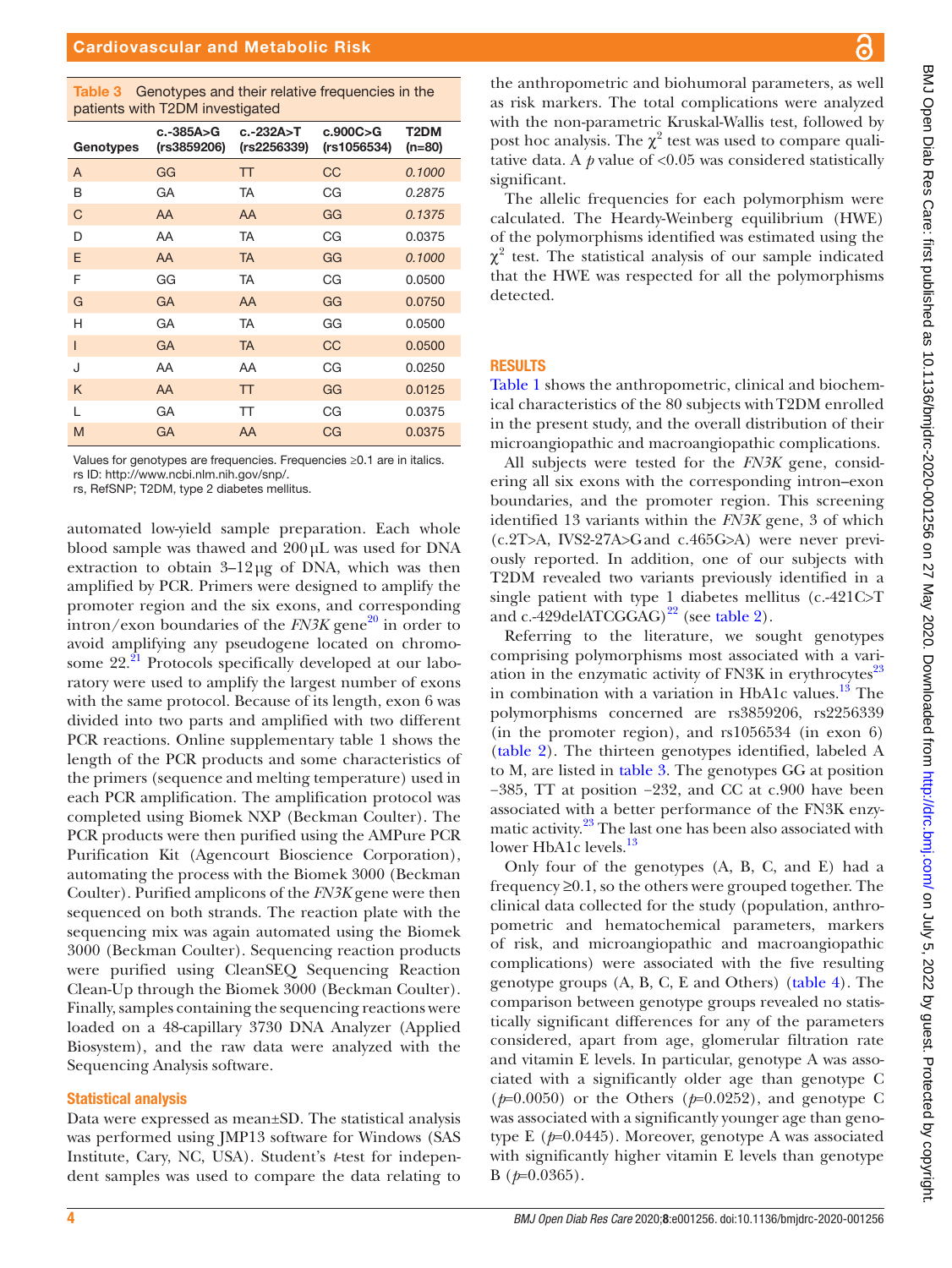<span id="page-4-0"></span>

| Table 4 Subjects' clinical characteristics by FN3K genotype group; for continuous data, values are mean±SD |                               |                   |                         |                 |                        |
|------------------------------------------------------------------------------------------------------------|-------------------------------|-------------------|-------------------------|-----------------|------------------------|
| <b>Parameter</b>                                                                                           | A genotype                    | <b>B</b> genotype | C genotype              | E genotype      | <b>Others</b>          |
| n                                                                                                          | 8                             | 23                | 11                      | 8               | 30                     |
| Age (years)                                                                                                | $74\pm8$ <sup>C, Others</sup> | $69\pm8$          | $64 \pm 7$ <sup>E</sup> | $71 \pm 7$      | $68 + 7$               |
| Gender, M/F                                                                                                | 4/4                           | 8/15              | 7/4                     | 5/3             | 17/13                  |
| Diabetes duration (years)                                                                                  | $12.4 + 4.0$                  | $14.6 + 4.5$      | $15.7 \pm 3.9$          | $13.1 \pm 4.6$  | $15.1 \pm 4.2$         |
| BMI ( $\text{kg/m}^2$ )                                                                                    | 31±5                          | 30±6              | 31±5                    | $29 + 4$        | 30±5                   |
| Waist circumference (cm)                                                                                   | $102 + 8$                     | $103 \pm 12$      | $105 + 13$              | $100+7$         | $101 \pm 11$           |
| Systolic blood pressure (mm Hg)                                                                            | $135 + 12$                    | $135 \pm 12$      | $138 + 13$              | $139 + 12$      | $137 + 10$             |
| Diastolic blood pressure (mm Hg)                                                                           | $79\pm 6$                     | $80\pm9$          | $79\pm7$                | $80 + 10$       | $81\pm7$               |
| DCCT-HbA1c (%)                                                                                             | $7.2 \pm 0.7$                 | $7.6 \pm 1.0$     | $7.3 \pm 0.5$           | $7.7 \pm 1.1$   | $7.2 \pm 0.7$          |
| IFCC-HbA1c (mmol/mol)                                                                                      | $54.8 \pm 7.6$                | $59.3 \pm 11.3$   | $56.0 \pm 6.2$          | $59.6 \pm 14.0$ | $54.9 + 6.9$           |
| Total cholesterol (mg/dL)                                                                                  | $181 \pm 33$                  | 180±48            | $158 + 28$              | $188 + 23$      | $179 \pm 32$           |
| HDL cholesterol (mg/dL)                                                                                    | $56 + 20$                     | $57 + 18$         | $55 + 10$               | $47\pm9$        | $50 + 14$              |
| Triglycerides (mg/dL)                                                                                      | $131 + 57$                    | $105 \pm 47$      | $96 \pm 36$             | $131 \pm 41$    | $128 + 61$             |
| Microalbuminuria, yes/no                                                                                   | 8/0                           | 3/20              | 3/8                     | 3/5             | 7/23                   |
| Albuminuria (mg/g)                                                                                         | 5±4                           | $31 \pm 65$       | $22 + 21$               | $19 + 19$       | $28 + 34$              |
| Creatininemia (mg/dL)                                                                                      | $0.9 + 0.3$                   | $0.8 + 0.2$       | $0.9 + 0.2$             | $1.0 + 0.2$     | $0.8 + 0.2$            |
| Glomerular filtration rate (mL/min)                                                                        | $77 + 16$                     | $84 + 20$         | $82 + 17$               | 71±14           | $89\pm21$ <sup>E</sup> |
| Homocysteine (umol/L)                                                                                      | $17\pm3$                      | $16\pm5$          | $18\pm8$                | $18\pm7$        | 15±5                   |
| Vitamin A (µg/dL)                                                                                          | $56 + 15$                     | $51 + 15$         | $45 \pm 10$             | $52 + 10$       | $52 + 17$              |
| Vitamin E (mg/dL)                                                                                          | $1.5 \pm 0.3^B$               | $1.3 + 0.3$       | $1.3 + 0.3$             | $1.3 + 0.2$     | $1.3 \pm 0.3$          |
| Cerebral macroangiopathy, yes/no                                                                           | 4/4                           | 16/7              | 5/6                     | 5/3             | 20/10                  |
| Coronary heart disease, yes/no                                                                             | 0/8                           | 3/20              | 1/10                    | 0/8             | 0/30                   |
| Retinopathy, yes/no                                                                                        | 0/8                           | $5/18$            | 5/6                     | 1/7             | 11/19                  |
| Peripheral artery disease, yes/no                                                                          | 0/8                           | 3/20              | 1/10                    | 2/8             | $5/25$                 |

Superscript letters indicate significant differences between respective genotype groups.

BMI, body mass index; DCCT-HbA1c, HbA1c according to Diabetes Control and Complications Trial units; F, female; FN3K, fructosamine-3 kinase; HDL, high-density lipoprotein; IFCC-HbA1c, HbA1c according to International Federation of Clinical Chemistry units; M, male.

Microangiopathic and macroangiopathic complications were considered together, and their frequency was compared between the different genotype groups [\(figure](#page-5-0) 1). The non-parametric Kruskal-Wallis test indicated a significantly different number of complications among the groups (*p*=0.0306). Following a post hoc analysis, a significant difference emerged between genotype A and genotypes B (*p*=0.0145), C (*p*=0.0273), E (*p*=0.0373), and the Others (*p*=0.0024).

### **DISCUSSION**

Recent years have seen a growing role of precision medicine in efforts to identify prevention, diagnosis and treatment strategies targeting particular categories of patients, stratifying populations by applying genomics to develop individual phenotypic profiles of disease. $^{24}$  In the field of diabetes, one of the currently most intriguing fields of investigation focuses on glycation. Several studies have shown that glycation is associated with a condition of chronic hyperglycemia and the consequent development of long-term complications of diabetes. $25$  In this

setting, the identification of FN3K (an enzyme capable of preventing the effects of hyperglycemia by intervening on protein glycation, and thereby on the damage mechanisms responsible for the onset of diabetic complica-tions) has aroused great interest.<sup>[26](#page-6-21)</sup>

In this exploratory study, the *FN3K* gene was analyzed by direct sequencing in a cohort of 80 patients with T2DM. Three polymorphisms within the *FN3K* gene, found relevant in the literature,<sup>13 22 23 27</sup> were taken into consideration: c.-385A>G (rs3859206) and c.-232A>T (rs2256339), located in the promoter region, and c.900C>G (rs1056534), located on exon 6 [\(table](#page-2-0) 2). Thirteen genotypes were identified ([table](#page-3-0) 3), and clinical data were compared by genotype [\(table](#page-4-0) 4).

No significant differences in subjects' demographic, anthropometric or biohumoral parameters emerged between the different genotype groups (with the exceptions of older age and higher vitamin E levels for the genotype A, and glomerular filtration rate between genotype E and Others). A similar trend was seen for the risk factors investigated.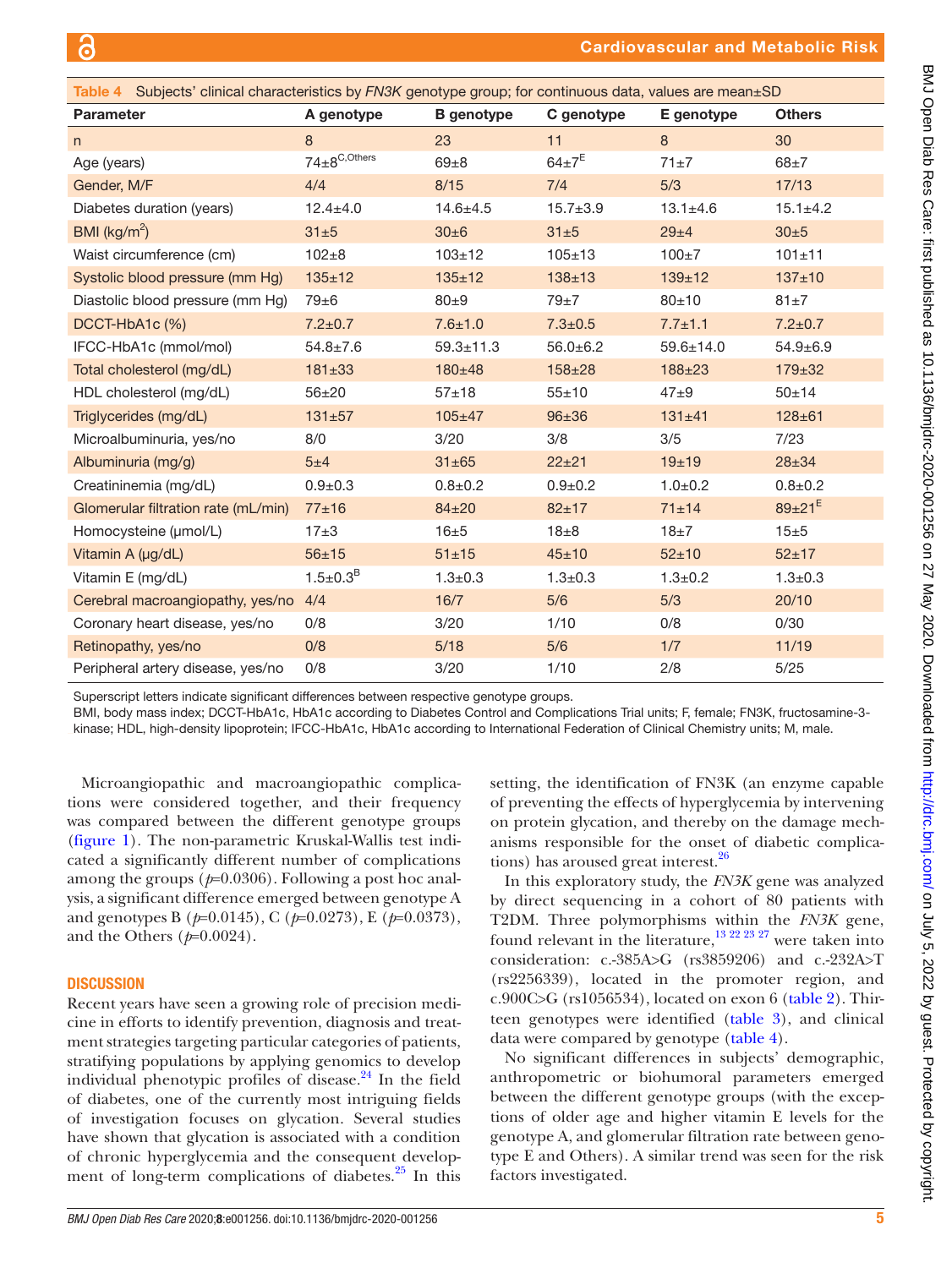

<span id="page-5-0"></span>**Figure 1** Box plot showing the distribution of the combined microangiopathic and macroangiopathic complications in the *FN3K* genotype groups. The total number of complications per patient includes the presence of at least one of the following: cerebral macroangiopathy, peripheral artery disease, ischemic heart disease, retinopathy, and microalbuminuria. The Kruskal-Wallis test indicated a statistically significant difference among the genotype groups (*p*=0.0306). \*\**p*<0.01, \**p*<0.05 post hoc analysis versus genotype group A. In the graph, the edges of the box indicate the 25th and 75th quantiles, including the middle 50% of the data; whiskers indicate the range of data, calculated as [upper quartile+1.5 (IQR)] and [lower quartile−1.5 (IQR)]; the continuous horizontal line is the overall arithmetical mean for all the data; the scattered points are single subject's values. The width of each box is proportional to the number of cases in each group. FN3K, fructosamine-3-kinase.

Intriguingly, when microangiopathic and macroangiopathic complications were pooled together, genotype A (deriving from the combination of the favorable alleles GG in c.-385A>G, TT in c.-232A>T, and CC in c.900C>G) showed a statistically significant inverse relationship with their occurrence. This might mean that genotype A could be a factor in preventing the onset of vascular complications. To the best of our knowledge, this finding is new and in line with previous studies on FN3K. In particular, Delpierre  $et \t a t^{23}$  reported that, when analyzed individually, the alleles in genotype A were associated with a better performance of the enzymatic activity of FN3K, coinciding with a lower level of glycation. Škrha *et al*<sup>[15](#page-6-22)</sup> correlated the GG allele of the c.900C $\gt$ G polymorphism with a greater production of soluble receptors for advanced glycation end products. Our study suggests that the CC allele also contributes to the protective effect associated with genotype A.

The severity of long-term diabetic complications is usually age-related.<sup>28</sup> Intriguingly, patients with genotype A and with a better outcome in terms of vascular complications are older than the patients belonging to the other genotypic groups. This observation indirectly reinforces our finding of a protective role of FN3K in the development of vascular complications of diabetes.

One of the limitations of our study concerns the small sample size of the genotype groups, which may explain the lack of significant differences between the various genotypes when microvascular and macrovascular

complications were analyzed separately. However, the subdivision into genotype groups was not predictable a priori, and therefore the reduced number of subjects resulting from the initial T2DM cohort unfortunately caused a reduction of the study power. Despite this limitation, there was an evident difference in overall microangiopathic and macroangiopathic complications between genotype A and all the other genotypes. The genotype effect on individual complications, leading to nonsignificant results for the complications considered separately, would deserve further investigation, also aimed at evaluating the potentially protective effect of genotype A on FN3K activity in a larger cohort. In this light, the recent report from Dunmore *et al*<sup>29</sup> is highly relevant, as it demonstrates a relationship between the enzymatic activity of FN3K and the glycation gap. Compared with HbA1c levels, the glycation gap is a more reliable indicator of glyco-oxidative stress (and the consequent risk of developing complications), linked to predictions based on fructosamine levels.<sup>[8 30 31](#page-6-6)</sup> It will be worth integrating the *FN3K* genetic variants with the glycation gap to shed more light on the possible protective role of genotype A that emerged from our study.

Another limitation of our study regarding the possible determination of the deglycating products of the *FN3K* variants we have genotyped. Indeed, we performed some experiments to measure the FN3K catalytic activity by adopting the procedure described by Krause *et al*,<sup>[32](#page-6-25)</sup> based on the conversion of the synthetic UV-active fructosamine Nα-hippuryl-Nε-(1-deoxy-D-fructosyl)lysine (BzGFruK) to Nα-hippuryl-Nε-(phosphofructosyl)lysine (BzGpFruK). The substrate has been synthetized, but the phosphorylated substrate was very unstable and very difficult to be quantified in a reproducible way. A more promising and simple method was developed later by another group,<sup>33</sup> but we were not convinced of the substrate these authors were using (ie, bovine albumin glycated in vitro) because previous experience with this substrate also showed its marked instability. So, at least according to our experience, the determination of FN3K remains still an open issue.

The identification of a genotype with a protective role may open up new prospects for research on *FN3K* genetic variability and on its potential applicability to the prevention, diagnosis and treatment of diabetes and its complications.

### Author affiliations

2 Department of Pharmaceutical and Pharmacological Sciences, University of Padova School of Medicine and Surgery, Padova, Italy

<sup>3</sup>Department of Pathophysiology and Transplantation, University of Milan, Milano, Italy

<sup>4</sup>Istituto di Tecnologie Biomediche, Consiglio Nazionale delle Ricerche (ITB-CNR), Milan, Italy

Contributors GS designed the study, interpreted the data and revised the manuscript. AM, RP and FA carried analyses and contributed to interpretation of data. ER analyzed and interpreted the data, and wrote the manuscript. NCC and

<sup>&</sup>lt;sup>1</sup>Department of Medicine (DIMED), University of Padova School of Medicine and Surgery, Padova, Italy